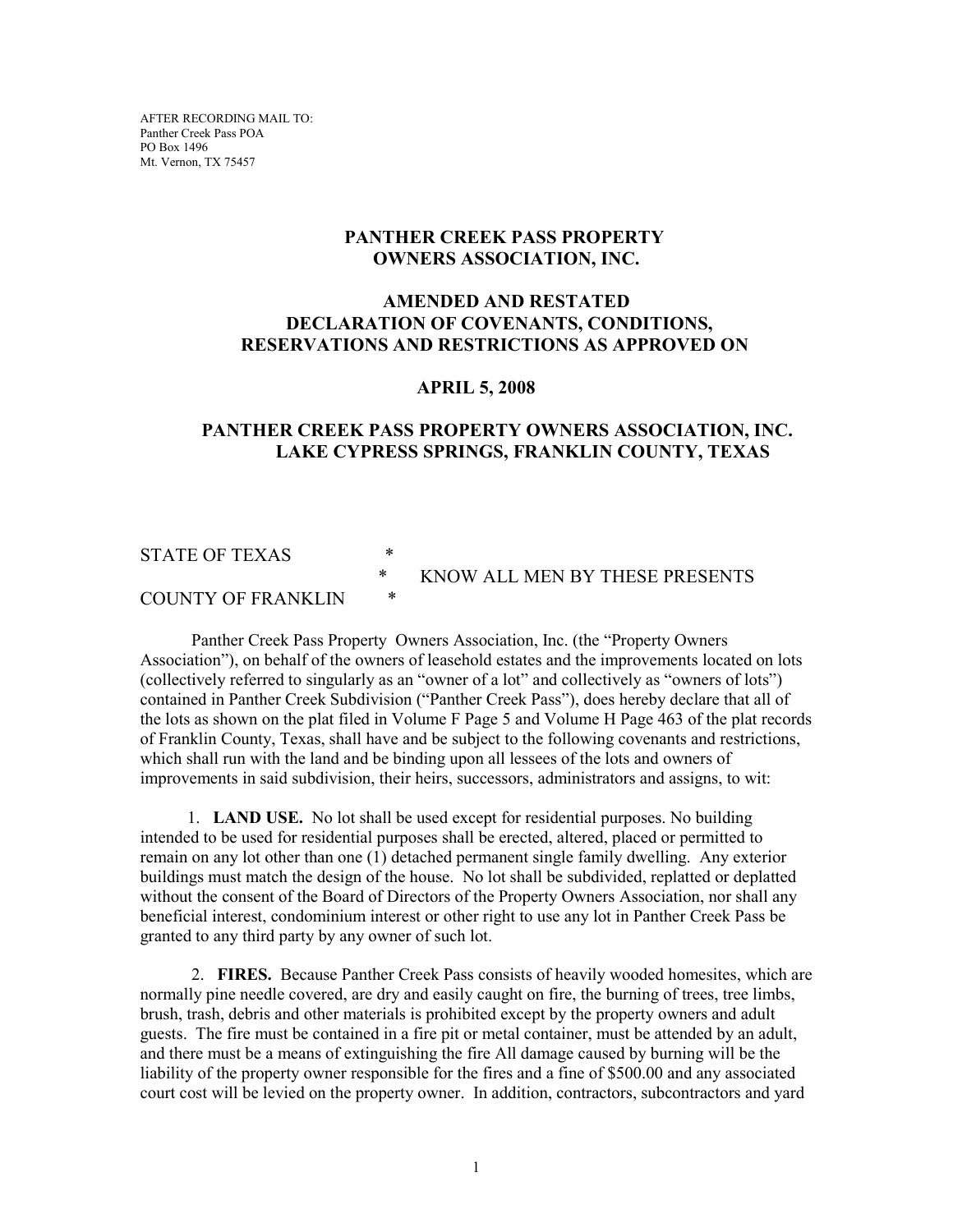services are not allowed to have a fire. If any burning is done by a person other than the property owner or adult guest, the owner will be subject to a \$500.00 fine and court cost. It is the responsibility of the property owner to advise all contractors or subcontractors, and yard service of this ban. If a burn ban is ordered by the County or the Franklin County Water District, no fires will be allowed except those permitted by the order.

3. **FLOOR AREA.** Ground floor area of the main structure of houses, exclusive of porches and garages, on minimum 1/2-acre lots shall not be less than 1325 square feet.

 4. **RELOCATION OF BUILDINGS.** Construction of new building only shall be permitted, it being the intent of these restrictions and covenants to prohibit the moving of any existing building, including but not limited to mobile homes, manufactured homes and any other prefabricated building, onto a lot and remodeling or converting same into a dwelling unit in this subdivision.

 5. **SPECIAL BUILDING REQUIREMENTS.** All service lines from the utility company's service location to the residence shall be placed underground in accordance with local codes.

 6. **WATER SUPPLY.** No individual water system shall be permitted on any lot unless such system is located, constructed, and equipped in accordance with requirements, standards and recommendations of the local health authority and/or the Franklin County Water District (the "Water District"). Approval of such system as installed shall be obtained from such authority and presented to the POA for approval before construction.

 7. **SEWAGE DISPOSAL.** No individual sewage disposal system shall be permitted on any lot unless such system is designated, located and constructed in accordance with the permitting authority and/or the Water District. Approval of such system as installed shall be obtained from the permitting authority and/or the Water District.

 8. **GARAGE STORAGE.** Any garage being used for storage shall be kept closed at all times except when in immediate use for ingress or egress. No open carport shall have storage doors open to street.

 9. **FENCES.** No chain-link or privacy fence shall be constructed, including animal pens (as per Paragraph 21). Any other type of fence must be approved by the Property Owners Association in accordance with Paragraph 14.

 **10**. **SOIL AND TREES.** No soil or trees shall be removed for any commercial use. Cutting of trees shall be limited to the extent necessary for clearing and/or maintenance of the foundation and the structure site, and driveway for construction, removal of dead or dying trees, or for furnishing of utility services. Any additional cutting of trees shall be done only upon written approval of the Property Owners Association in accordance with Paragraph 14.

 11. **TEMPORARY STRUCTURES.** No structure of a temporary character, trailer, camper, tent, mobile home, garage, barn, or other outbuilding shall be used on any lot at any time as a residence either temporarily or permanently or for any other purpose.

 12. **SANITATION AND UNSIGHTLY OBJECTS.** All lots shall be kept clean and free of trash, rubbish, garbage, debris, or other unsightly objects or materials at all times. Trash, garbage or other wastes shall be disposed of in a sanitary manner and all containers or other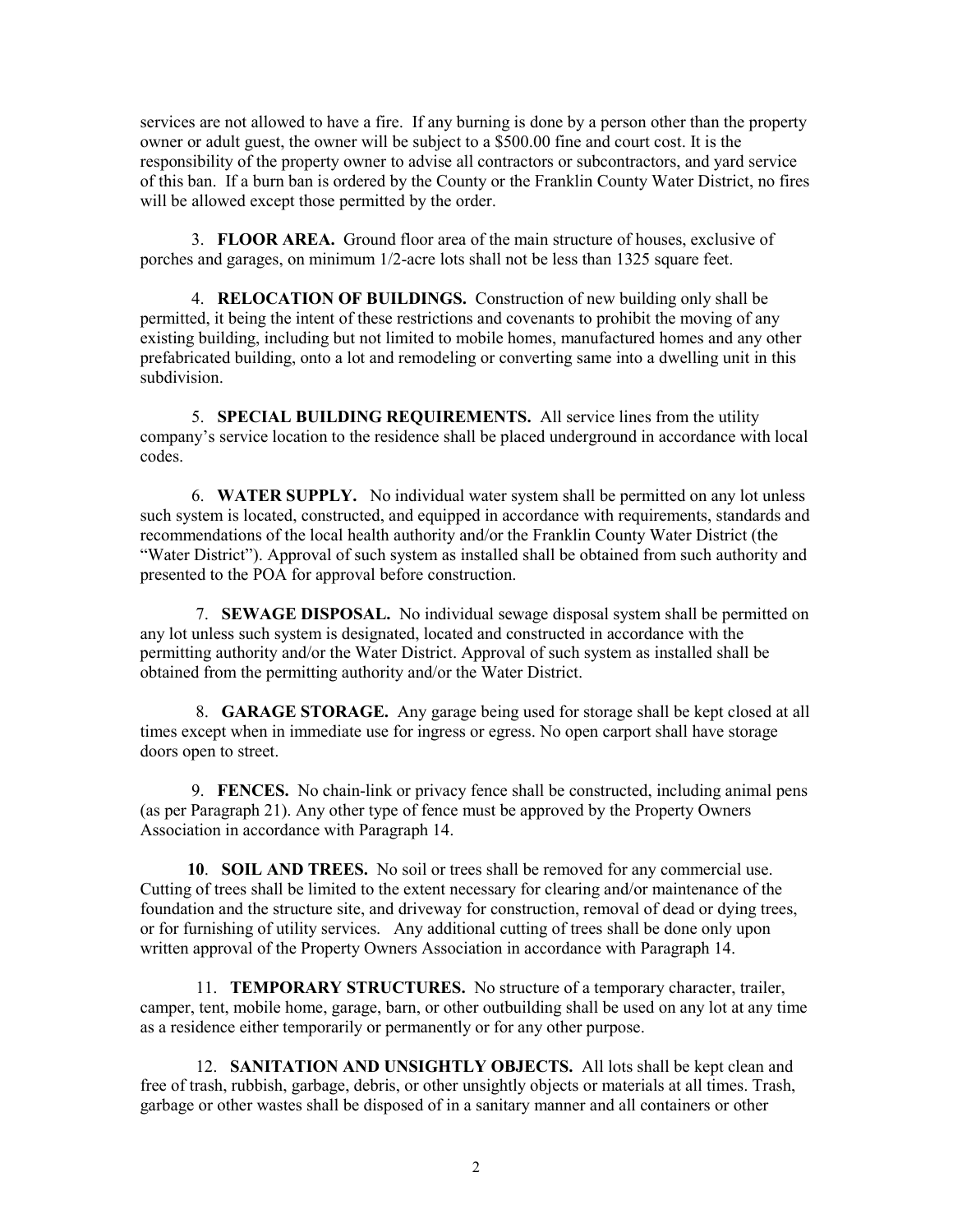equipment for the storage or disposal of garbage and trash shall be kept in clean, sanitary condition. If trash or garbage is not removed from the property after the owner has been given a two-week written notice, the property owner will be subject to a \$250.00 fine and court cost.

 13. **BOAT DOCKS, ETC.** Construction and renovation which would increase the size of boat docks, boat houses and related structures shall be approved by the Property Owners Association in accordance with Paragraph 14.

14. **ARCHITECTURAL CONTROL.** Approval by the Property Owners Association is required on all new construction, all additions and alterations, and any acts that may change the external appearance of either the residence or the property itself. The Texas Residential Construction Commission (TRCC) requires that all builders and/or remodelers be registered with the Commission. The property owner will provide proof of registration to the Architectural Committee before any construction can commence. Proof of TRCC registration does not have to be provided on remodeling projects that do not change the footprint of the house. No building shall be erected, placed or altered on any lot until the construction plans and specifications and a plan showing the location of the structure have been approved by the Property Owners Association as to quality of workmanship and materials, harmony of external design with existing structures, and as to location with respect to topography, finished grade elevation and the neighbor's lake view. All plans shall be submitted by the Property Owner (not by the Contractor) in duplicate and 30 days shall be allowed for approval or disapproval of said plans. Plans shall contain a site plan with all improvements including septic tank and dispersion field, driveways, culverts, drainage, boat house, dock and piers, etc. and floor plan, decks, walkways, elevations and wall sections of the improvements. No existing improvements or approval of any prior development shall be binding on the Property Owners Association as to any future development subject to the approval of the Property Owners Association hereunder. Architectural elements of all improvements shall be generally rustic and compatible with the wooded setting of the area. Submissions hereunder and payment of all dues and fees shall be made to the President of the Property Owners Association at P.O. Box 1496, Mount Vernon, Texas 75457. Any plan submission not approved or disapproved by the Property Owners Association within thirty (30) days of receipt thereof shall be deemed approved.

#### **SECTION A. ARCHITECTURAL COMMITTEE: SCOPE OF RESPONSIBILITIES**.

The Architectural Committee will recommend approval/disapproval of the construction plans based upon the following criteria:

- The existing Franklin County Water District construction regulations.
- The existing Panther Creek POA Covenants and By-Laws.
- Every effort will be made to consult with and gain the approval of the adjoining neighbors before construction is approved.
- The Architectural Committee will forward its recommendation (approval/disapproval) to the President or Vice President who in turn will contact the owner.

#### **SECTION B. ARCHITECTURAL CONTROL: OWNERS' RESPONSIBILITIES**.

It is the responsibility of the Owner to provide to the Architectural Committee a list of the major building contractors by Name, Phone Number, Address and commencement date of construction. This must be presented before construction commences. Additions or changes to this list will be presented to the Architectural Committee in a timely manner.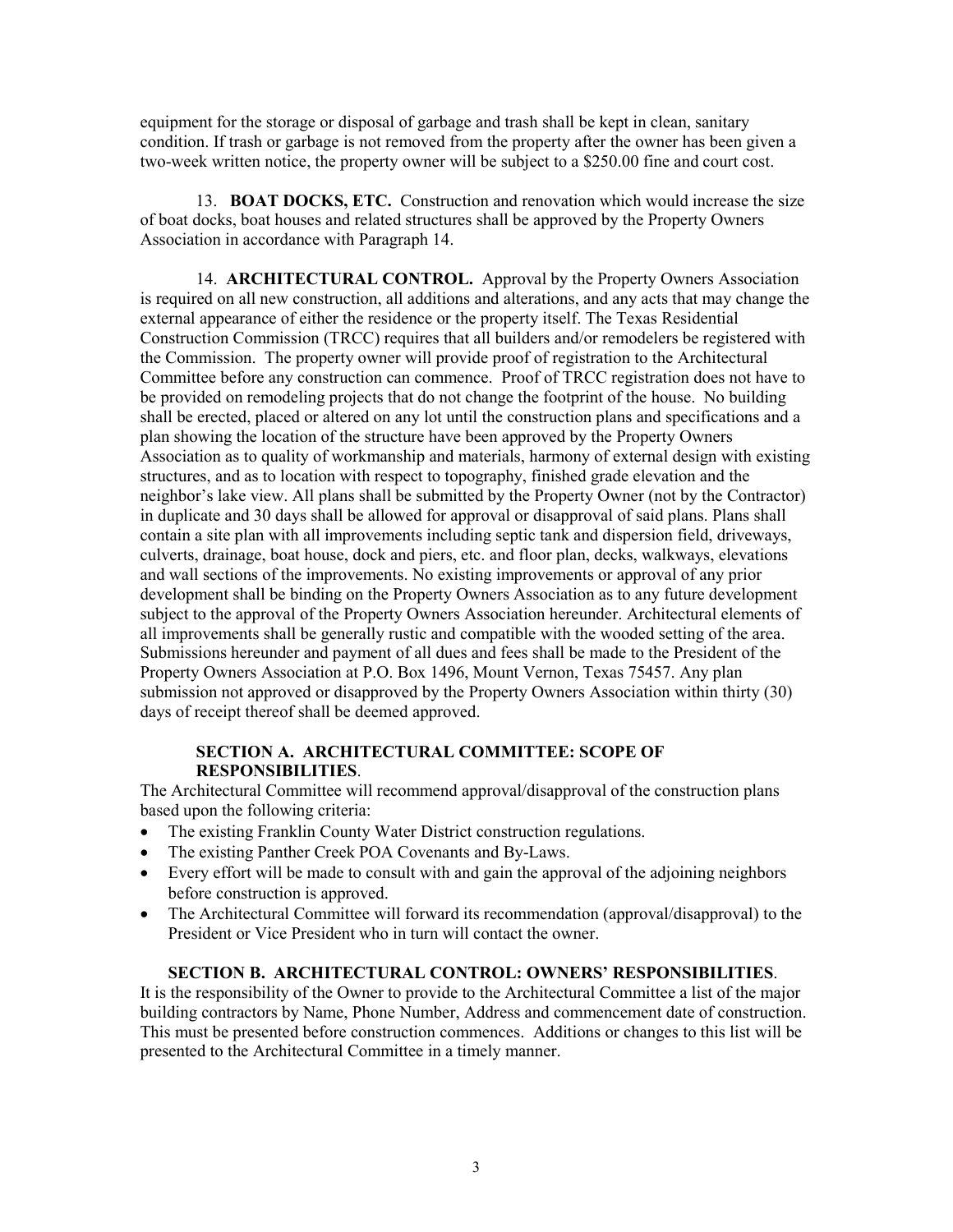15. **STORAGE.** No bus, mobile home or other vehicle shall be used for storage purposes on any lot.

 16. **TRANSPORT VEHICLES.** Trucks with tonnage in excess of 1 ton shall not be permitted to park on the street, driveways or lots overnight, and no vehicle of any size which normally transports flammable or explosive cargo may be kept in this subdivision at any time.

17. **UNUSED VEHICLES.** No unused automobiles or vehicles of any kind, except as hereinafter provided, shall be stored or parked on any lot, except in a closed garage, or on any residential street. "Unused vehicle" shall be defined as any vehicle which is not operated periodically. Streets are not to be used for private parking except by visitors.

 18. **BILLBOARDS AND SIGNS.** No billboards, signboards, or advertising displays of any kind shall be installed, maintained or permitted to remain on any residential lot, except that one sign per contractor and/or subcontractor containing not more than (6) square feet of surface area may be displayed in connection with the construction and/or the sale of a house. Such sign shall be displayed only after the construction of the dwelling house has actually begun and promptly removed after construction is completed. A sign identifying a property owner's lot will not be more than (6) square feet in size.

 19. **EASEMENTS.** All easements and alleys for the installation and maintenance of utilities and drainage facilities are reserved as shown on the recorded plats, and it is further provided that no fence or other obstruction shall be placed in any easement or alleyway, and full right of operation, maintenance, repair or removal of any utility together with the right to remove any maintenance, operation or installation of such utility. No owner of any lot in Panther Creek Pass shall grant any easements or other rights to any third parties or adjacent property owners, including owners of property outside of Panther Creek Pass, to use any of the common facilities or any of the residential lots located in Panther Creek Pass.

 20. **OIL AND MINING OPERATIONS.** No oil or natural gas drilling, oil or natural gas development operations, oil or natural gas refining, quarrying or mining operations of any kind shall be permitted upon or in any lot, nor shall oil or natural gas wells, tanks, tunnels, mineral use in boring for oil or natural gas shall be erected, maintained or permitted upon any lot.

21. **COMMERCIAL PURPOSES; LIVESTOCK AND POULTRY.** No lot shall be used for any commercial purpose, including but not limited to any commercial livestock operation. No animals, livestock or poultry of any kind shall be raised, bred or kept on any lot, except that dogs, cats, or other household pets, may be kept provided that they are not kept, bred, or maintained for any commercial purposes. No owner shall be entitled to conduct any commercial enterprise within Panther Creek Pass, nor shall any owner grant to any party an undivided interest, condominium interest or any other beneficial interest resulting in the right to use any lot or the common facilities in Panther Creek Pass.

 22. **NUISANCES.** No noxious or offensive activity shall be permitted upon any lot, nor shall anything be done thereon which may be or may become an annoyance or nuisance to the neighborhood.

23. **FIREARMS.** No firearms may be discharged within Panther Creek Pass.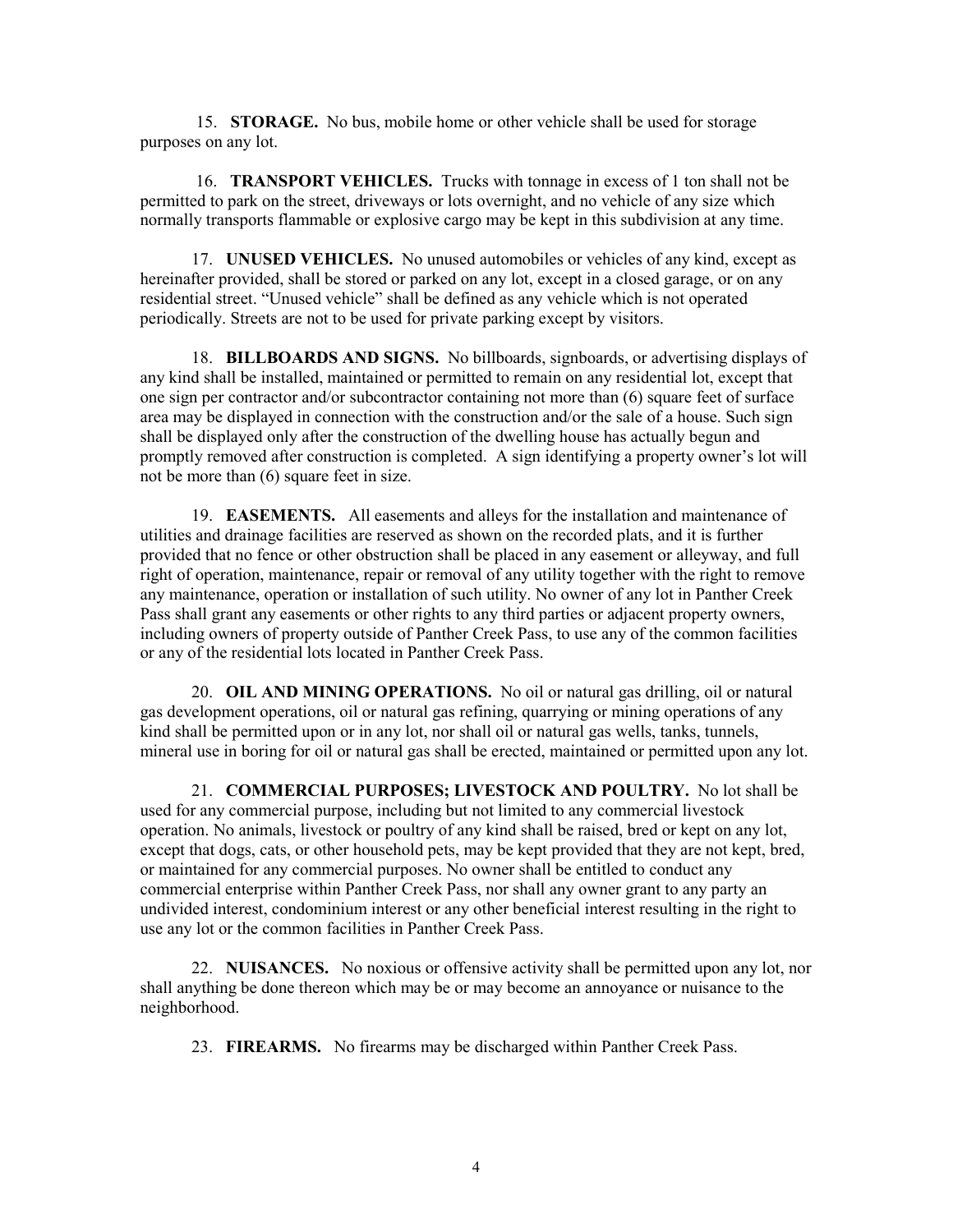#### 24. **MAINTENANCE DUES AND ASSESSMENTS.**

 **SECTION A. CREATION OF THE LIEN AND PERSONAL OBLIGATION OF DUES AND ASSESSMENTS.** Each lessee by acceptance of a lease, whether or not it shall be so expressed in any such lease or other conveyance, shall be deemed to covenant and agree to pay the Property Owners Association annual dues, assessments or charges for the purposes set out in Section B, C.2 and Section F hereof, to be fixed, established and collected as hereinafter provided. Such annual dues and/or assessments, together with such interest thereon and costs of collection thereof as hereinafter provided, shall be a charge on the land and shall be a continuing lien upon the property against which each such charge is made. Each such charge , together with such interest thereon and costs of collection thereof, and reasonable attorney's fees, shall also be the personal obligation of the person who was the owner of such property at the time when the charges accrued. An interest rate equal to the lesser of the maximum nonusurious rate of interest of 1.5% per month will be added to all outstanding charges.

**SECTION B. PURPOSE OF DUES.** The dues hereby levied shall be used exclusively for security and general area upkeep, including, but not limited to payment of taxes and insurance thereon, repair, replacement and additions thereto, and for the cost of labor, equipment, and materials, and such other expenses as the Board of Directors deems necessary.

 **SECTION C.1. BASIS AND MAXIMUM OF ANNUAL DUES .** Annual dues shall accrue on the first day of each year and must be paid in full no later than January 31st of that year. Monies due at the beginning of the year are the dues for that calendar year. The dues shall be a maximum of \$150 per owner per year.

**SECTION C.2 SPECIAL ASSESSMENTS**. A special assessment of up to \$500.00 per owner may be authorized by the Board of Directors if it is deemed necessary. Any assessment in excess of \$500.00 must be approved by the POA. An assessment can only be made once in a calendar year.

 **SECTION D. CHANGE IN BASIS AND MAXIMUM OF ANNUAL DUES .** From and after January 1 of the year immediately following the commencement of annual dues , the annual dues may be adjusted (maximum \$150.00) effective January 1 of each year as deemed necessary by the Board of Directors in order to fulfill its obligations outlined in Section B.

 **SECTION E. SUBORDINATION OF THE LIEN TO MORTGAGES.** The lien of the dues and/or assessments provided for herein shall be subordinate to the lien of any mortgage or mortgages now or hereafter placed upon the properties subject to assessment; provided, however, that such subordination shall apply only to the dues or assessments which have become due and payable prior to a sale or transfer of such property pursuant to a decree of foreclosure or any other proceeding in lieu of foreclosure. Such sale or transfer shall not relieve such property from liability for any charges thereafter becoming due nor from the lien of any such subsequent charge .

**SECTION F. TRANSFER FEE**. There will be a fee of \$250.00 per transaction when property is transferred. The purpose of the fee is to cover the administrative costs involved in the transfer. The fee will be paid at the time of closing.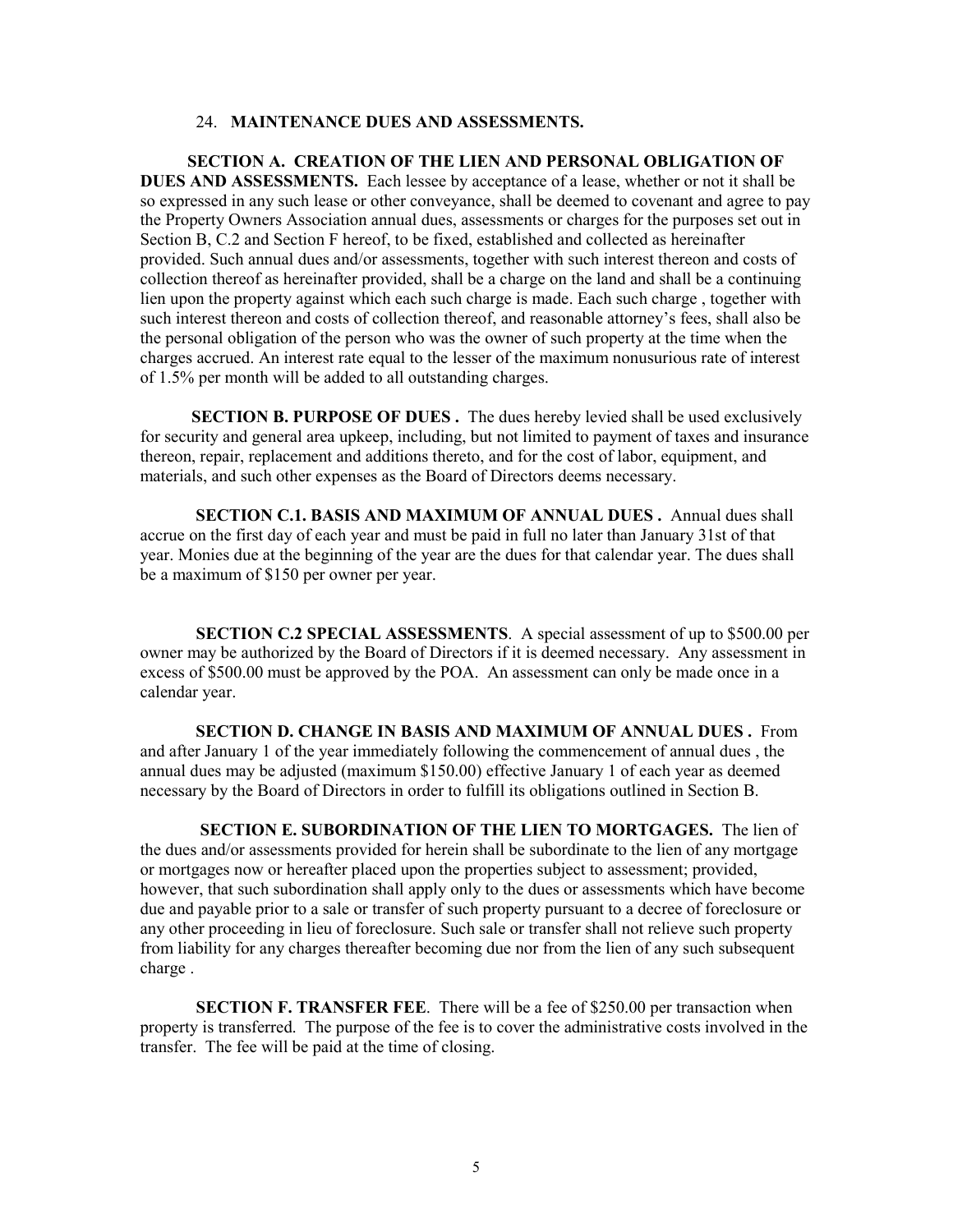25. **SAVINGS CLAUSE.** Invalidation of any one of these covenants and restrictions or any portion thereof by a judgment or court order shall in no way affect any of the other provisions or covenants herein contained, which shall remain in full force and effect.

 26. **ENFORCEMENT.** Enforcement of these covenants and restrictions shall be by a proceeding or proceedings at law or in equity against any person or persons violating or attempting to violate any covenant or restriction herein contained, either to restrain violation or to recover damages for the violation, or both.

 27. **DURATION.** The restrictions, covenants and conditions of this Declaration of Covenants, Conditions, Reservations and Restrictions shall run with and bind the land described on Exhibit "A" attached hereto and incorporated herein by reference for all purposes and shall ensure to the benefit of and be enforceable by the owner of any land subject to this Declaration, their respective legal representatives, heirs, successors and assigns for a term of seventy-five (75) years from the date this Declaration is recorded, at which time such covenants shall be automatically extended for successive periods of ten (10) years unless at any time prior to such dates the Property Owners Association amends this Declaration. Final termination in any event shall be January 31, 2092.

28. **AMENDMENT**. This Declaration of Covenants, Conditions, Reservations and Restrictions may be amended by a vote of the majority of a quorum (30%) of the membership either in person, by proxy or absentee ballot, which vote may occur at a regular or special meeting called and conducted in accordance with the Bylaws of the Property Owners Association.

 29. **REMEDIES.** In the event any party violates any provision of the Declaration of Covenants, Conditions, Reservations and Restrictions contained herein, the Property Owners Association shall have all rights and remedies at law or in equity to enforce the provisions contained herein, including, but not limited to, injunctive relief.